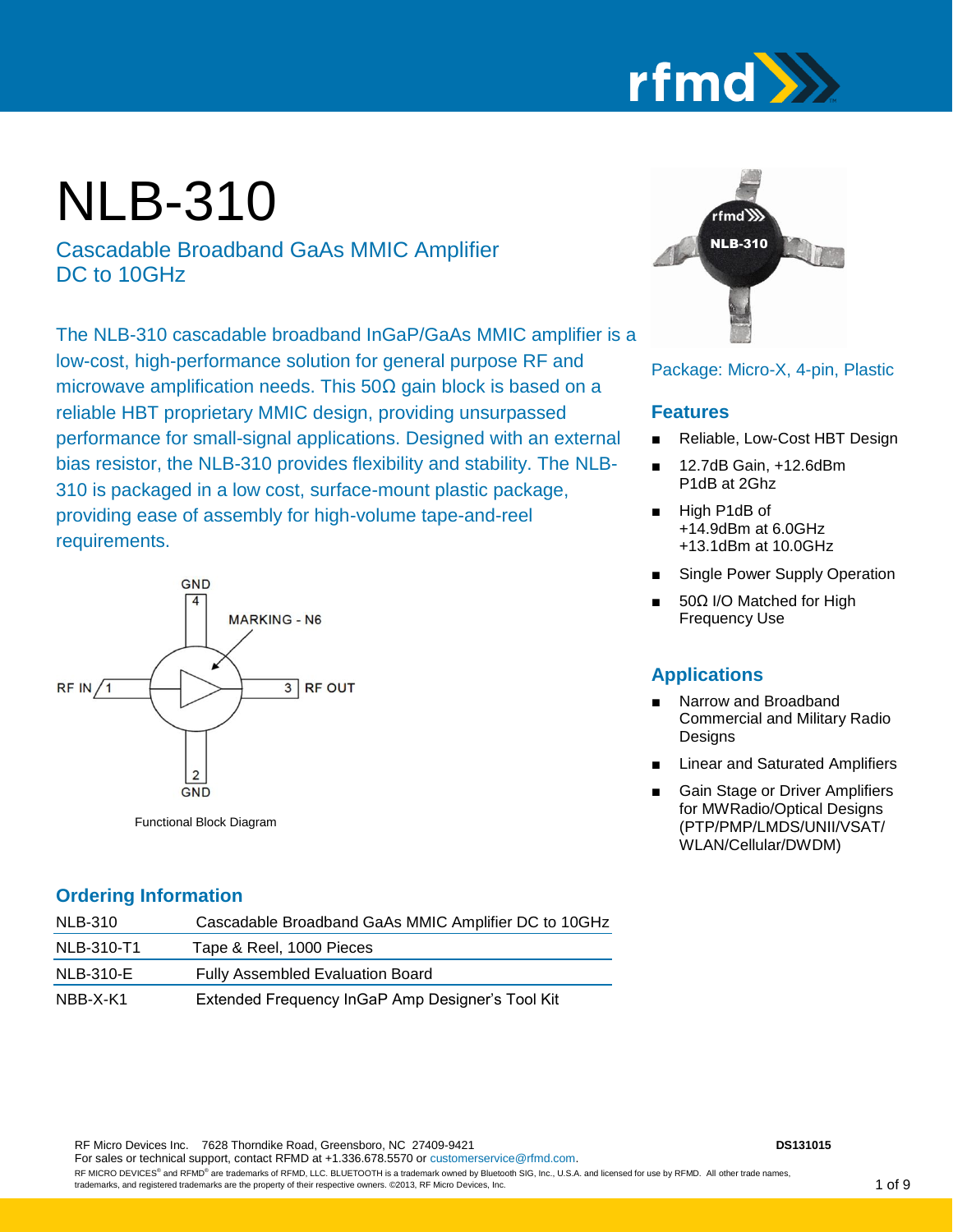

#### **Absolute Maximum Ratings**

| <b>Parameter</b>             | <b>Rating</b>   | <b>Unit</b>     |
|------------------------------|-----------------|-----------------|
| <b>RF</b> Input Power        | $+20$           | dB <sub>m</sub> |
| <b>Power Dissipation</b>     | 300             | mW              |
| <b>Device Current</b>        | 70              | mA              |
| <b>Channel Temperature</b>   | 200             | °C              |
| <b>Operating Temperature</b> | $-45$ to $+85$  | °C              |
| Storage Temperature          | $-65$ to $+150$ | °C              |

Exceeding any one or a combination of these limits may cause permanent damage.



**RoHS** 

RoHS (Restriction of Hazardous Substances): Compliant per EU Directive 2011/65/EU.

**Caution!** ESD sensitive device.

Exceeding any one or a combination of the Absolute Maximum Rating conditions may cause permanent damage to the device. Extended application of Absolute Maximum Rating conditions to the device may reduce device reliability. Specified typical performance or functional operation of the device under Absolute Maximum Rating conditions is not implied.

#### **Nominal Operating Parameters**

| <b>Parameter</b>                                         | <b>Specification</b> |            |            | <b>Unit</b>                          | <b>Condition</b>                                                                              |  |
|----------------------------------------------------------|----------------------|------------|------------|--------------------------------------|-----------------------------------------------------------------------------------------------|--|
|                                                          | <b>Min</b>           | <b>Typ</b> | <b>Max</b> |                                      |                                                                                               |  |
| <b>General Performance</b>                               |                      |            |            |                                      | $V_D = +4.6V$ , I <sub>CC</sub> = 50mA, Z <sub>0</sub> = 50 $\Omega$ , T <sub>A</sub> = +25°C |  |
| Small Signal Power Gain, S21                             | 12.0                 | 12.7       |            | dB                                   | $f = 0.1$ GHz to 1.0GHz                                                                       |  |
|                                                          |                      | 10.7       |            | dB                                   | $f = 1.0$ GHz to 4.0GHz                                                                       |  |
|                                                          |                      | 10.0       |            | dB                                   | $f = 4.0$ GHz to 6.0GHz                                                                       |  |
|                                                          | 8.5                  | 9.7        |            | dB                                   | $f = 6.0$ GHz to 10.0GHz                                                                      |  |
|                                                          |                      | 9.6        |            | dB                                   | $f = 10.0$ GHz to 12.0GHz                                                                     |  |
| Gain Flatness, GF                                        |                      | ±0.3       |            | dB                                   | $f = 5.0$ GHz to 10.0GHz                                                                      |  |
| Input VSWR                                               |                      | 1.6:1      |            |                                      | $f = 0.1$ GHz to 4.0GHz                                                                       |  |
|                                                          |                      | 1.75:1     |            |                                      | $f = 4.0$ GHz to 7.0GHz                                                                       |  |
|                                                          |                      | 1.6:1      |            |                                      | $f = 7.0$ GHz to 11.0GHz                                                                      |  |
| Output VSWR                                              |                      | 1.5:1      |            |                                      | $f = 0.1$ GHz to 4.0GHz                                                                       |  |
|                                                          |                      | 1.8:1      |            |                                      | $f = 4.0$ GHz to 7.0GHz                                                                       |  |
|                                                          |                      | 1.6:1      |            |                                      | $f = 7.0$ GHz to 11.0GHz                                                                      |  |
| Output Power at -1dB<br>Compression, P1dB                |                      | 12.6       |            | dBm                                  | $f = 2.0$ GHz                                                                                 |  |
|                                                          |                      | 14.9       |            | dBm                                  | $f = 6.0$ GHz                                                                                 |  |
|                                                          |                      | 13.1       |            | dBm                                  | $f = 10.0$ GHz                                                                                |  |
| Noise Figure, NF                                         |                      | 5.0        |            | dВ                                   | $f = 3.0$ GHz                                                                                 |  |
| Third Order Intercept, IP3                               |                      | $+28.9$    |            | dBm                                  | $f = 2.0$ GHz                                                                                 |  |
|                                                          |                      | $+27.9$    |            |                                      | $f = 6.0$ GHz                                                                                 |  |
| Reverse Isolation, S12                                   |                      | $-17$      |            | dB                                   | $f = 0.1$ GHz to 20.0GHz                                                                      |  |
| Device Voltage, V <sub>D</sub>                           | 4.4                  | 4.6        | 4.8        | V                                    |                                                                                               |  |
| Gain Temperature Coefficient,<br>$\delta G_T / \delta T$ |                      | $-0.0015$  |            | $dB$ <sup><math>\circ</math></sup> C |                                                                                               |  |

RF Micro Devices Inc. 7628 Thorndike Road, Greensboro, NC 27409-9421 **DS131015** 

For sales or technical support, contact RFMD at +1.336.678.5570 o[r customerservice@rfmd.com.](mailto:customerservice@rfmd.com) The information in this publication is believed to be accurate. However, no responsibility is assumed by RF Micro Devices, Inc. ("RFMD") for its use, nor for any infringement of patents or other rights of the rights of the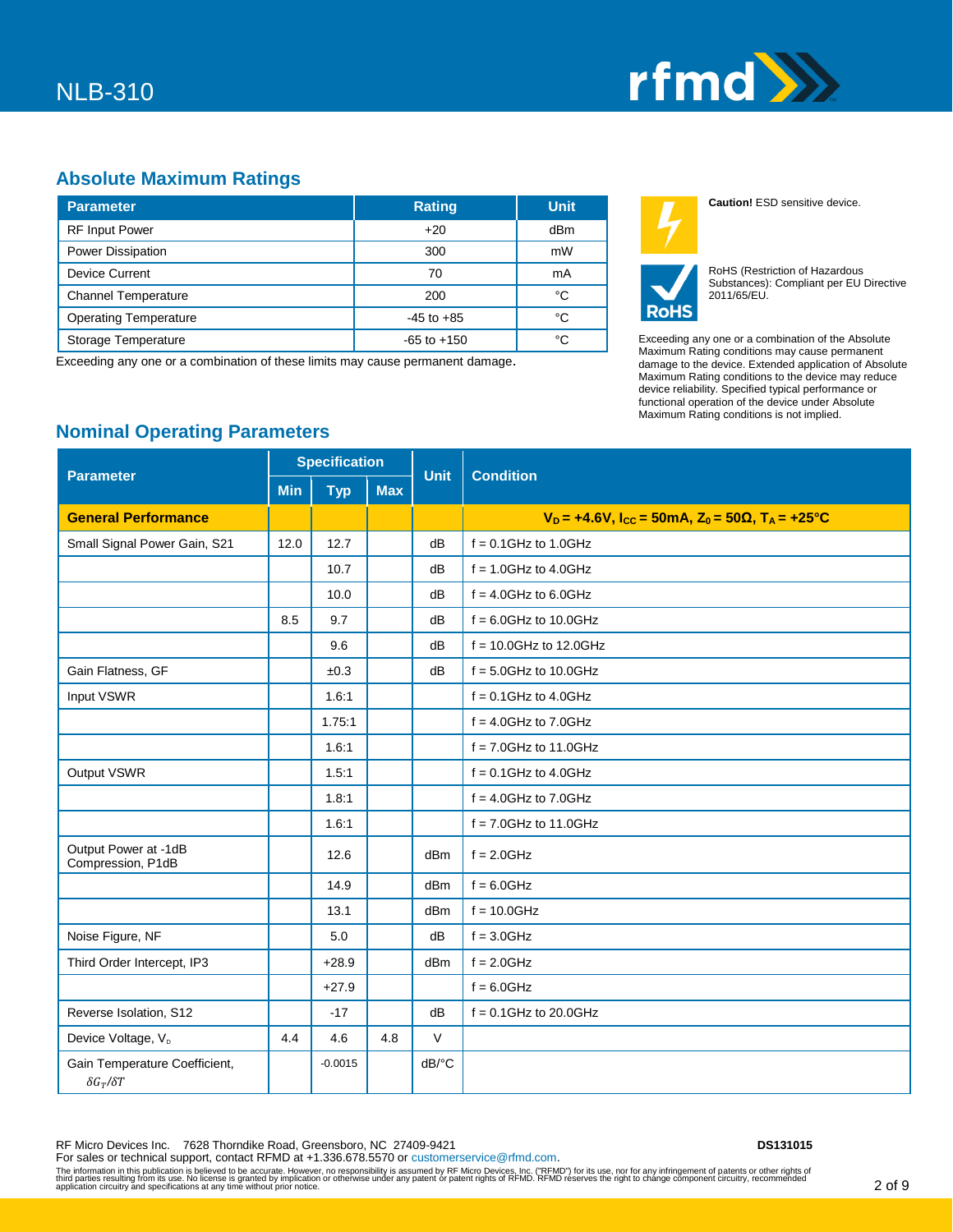

| Parameter                                                           | <b>Specification</b> |            | <b>Unit</b> | <b>Condition</b> |                                                                          |  |
|---------------------------------------------------------------------|----------------------|------------|-------------|------------------|--------------------------------------------------------------------------|--|
|                                                                     | <b>Min</b>           | <b>Typ</b> | <b>Max</b>  |                  |                                                                          |  |
| <b>MTTF versus Temperature</b><br>at $I_{\text{CC}} = 50 \text{mA}$ |                      |            |             |                  |                                                                          |  |
| Case Temperature                                                    |                      | 85         |             | °C               |                                                                          |  |
| Junction Temperature                                                |                      | 125        |             | °C               |                                                                          |  |
| <b>MTTF</b>                                                         |                      | >1,000,000 |             | hours            |                                                                          |  |
| <b>Thermal Resistance</b>                                           |                      |            |             |                  |                                                                          |  |
| $\theta_{\rm JC}$                                                   |                      | 174        |             | ℃∕W              | $\frac{I_T - T_{CASE}}{V_D \cdot I_{cc}} = \theta_{JC} (^{\circ}C/Watt)$ |  |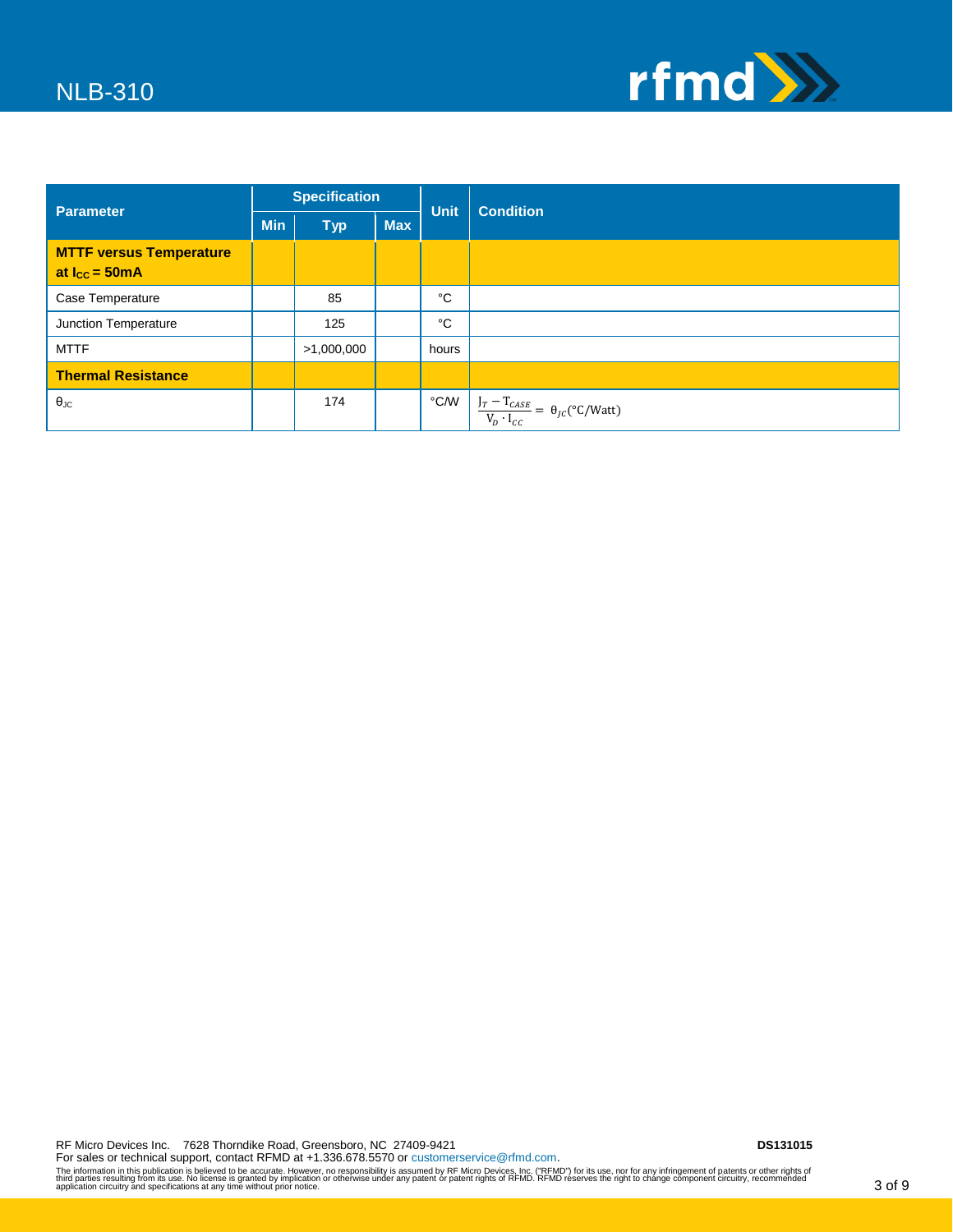

#### **Pin Names and Descriptions**

| <b>Pin</b> | <b>Name</b>  | <b>Description</b>                                                                                                                                                                                                                                                                                                                                                                                                                                                                                                                                                                                                                                                                                                                                                                                                                                                                                                       | <b>Interface Schematic</b>   |
|------------|--------------|--------------------------------------------------------------------------------------------------------------------------------------------------------------------------------------------------------------------------------------------------------------------------------------------------------------------------------------------------------------------------------------------------------------------------------------------------------------------------------------------------------------------------------------------------------------------------------------------------------------------------------------------------------------------------------------------------------------------------------------------------------------------------------------------------------------------------------------------------------------------------------------------------------------------------|------------------------------|
| 1          | <b>RFIN</b>  | RF input pin. This pin is NOT internally DC blocked. A DC blocking<br>capacitor, suitable for the frequency of operation, should be used<br>in most applications. DC coupling of the input is not allowed,<br>because this will override the internal feedback loop and cause<br>temperature instability.                                                                                                                                                                                                                                                                                                                                                                                                                                                                                                                                                                                                                |                              |
| 2          | <b>GND</b>   | Ground connection. For best performance, keep traces physically<br>short and connect immediately to ground plane.                                                                                                                                                                                                                                                                                                                                                                                                                                                                                                                                                                                                                                                                                                                                                                                                        |                              |
| 3          | <b>RFOUT</b> | RF output and bias pin. Biasing is accomplished with an external<br>series resistor and choke inductor to Vcc. The resistor is selected<br>to set the DC current into this pin to a desired level. The resistor<br>value is determined by the following equation:<br>$R = \frac{(V_{CC} - V_{DEVICE})}{I_{CC}}$<br>Care should also be taken in the resistor selection to ensure that<br>the current into the part never exceeds maximum datasheet<br>operating current over the planned operating temperature. This<br>means that a resistor between the supply and this pin is always<br>required, even if a supply near 5.0V is available, to provide DC<br>feedback to prevent thermal runaway. Because DC is present on<br>this pin, a DC blocking capacitor, suitable for the frequency of<br>operation, should be used in most applications. The supply side of<br>the bias network should also be well bypassed. | <b>RF OUT</b><br>o<br>REIN O |
| 4          | <b>GND</b>   | Same as pin 2.                                                                                                                                                                                                                                                                                                                                                                                                                                                                                                                                                                                                                                                                                                                                                                                                                                                                                                           |                              |

#### **Package Drawing**



RF Micro Devices Inc. 7628 Thorndike Road, Greensboro, NC 27409-9421 **DS131015** 

For sales or technical support, contact RFMD at +1.336.678.5570 o[r customerservice@rfmd.com.](mailto:customerservice@rfmd.com)

The information in this publication is believed to be accurate. However, no responsibility is assumed by RF Micro Devices, Inc. ("RFMD") for its use, nor for any infringement of patents or other rights of the rights of the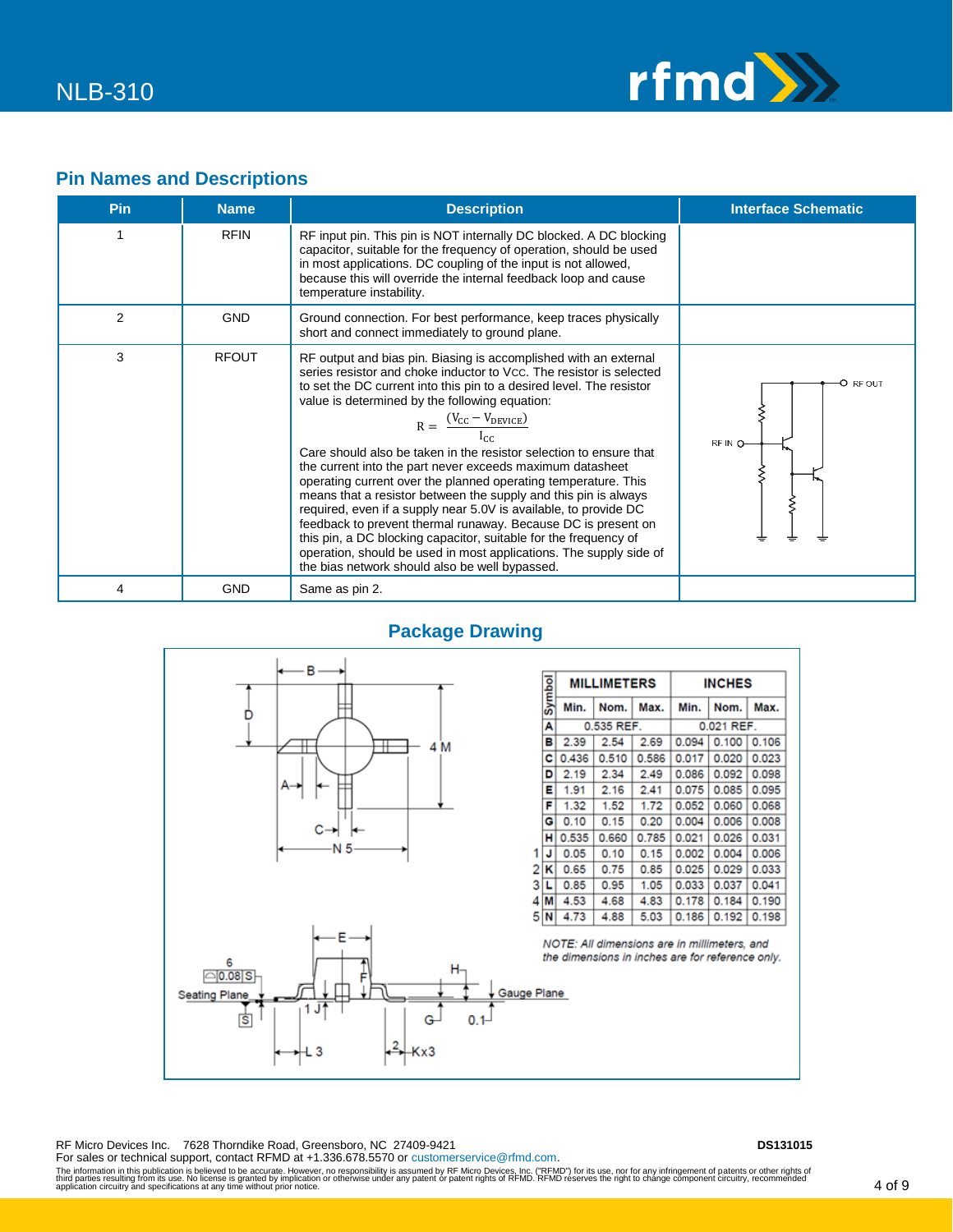

#### **Typical Bias Configuration**



NOTE: Application notes related to biasing circuit, device footprint, and thermal considerations are available on request.

| <b>Recommended Bias Resistor Values</b> |    |     |     |     |     |  |  |
|-----------------------------------------|----|-----|-----|-----|-----|--|--|
| Supply Voltage, $V_{cc}$ (V)            |    | 10  |     | 15  | 20  |  |  |
| Bias Resistor, $R_{CC}(\Omega)$         | 60 | 100 | 140 | 200 | 300 |  |  |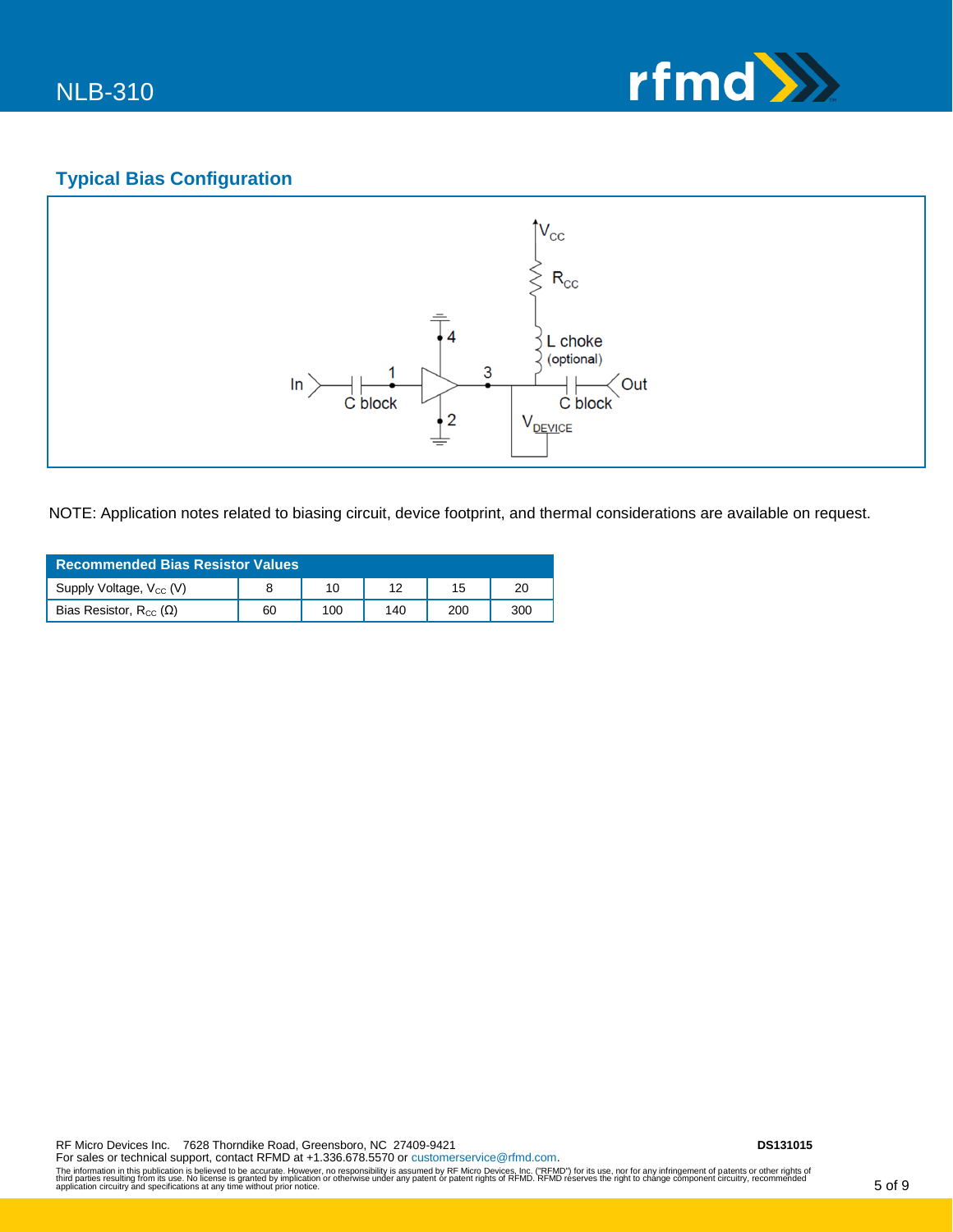

#### **Extended Frequency InGaP Amplifier Designer's Tool Kit (NBB-X-K1)**

This tool kit was created to assist in the design-in of the RFMD NBB- and NLB- series InGap HBT gain block amplifiers. Each tool kit contains the following:

- 5 each NBB-300, NBB-310 and NBB-400 Ceramic Micro-X Amplifiers
- 5 each NLB-300, NLB-310 and NLB-400 Plastic Micro-X Amplifiers
- 2 Broadband Evaluation Boards and High Frequency SMA Connectors
- Broadband Bias Instructions and Specification Summary Index for ease of operation

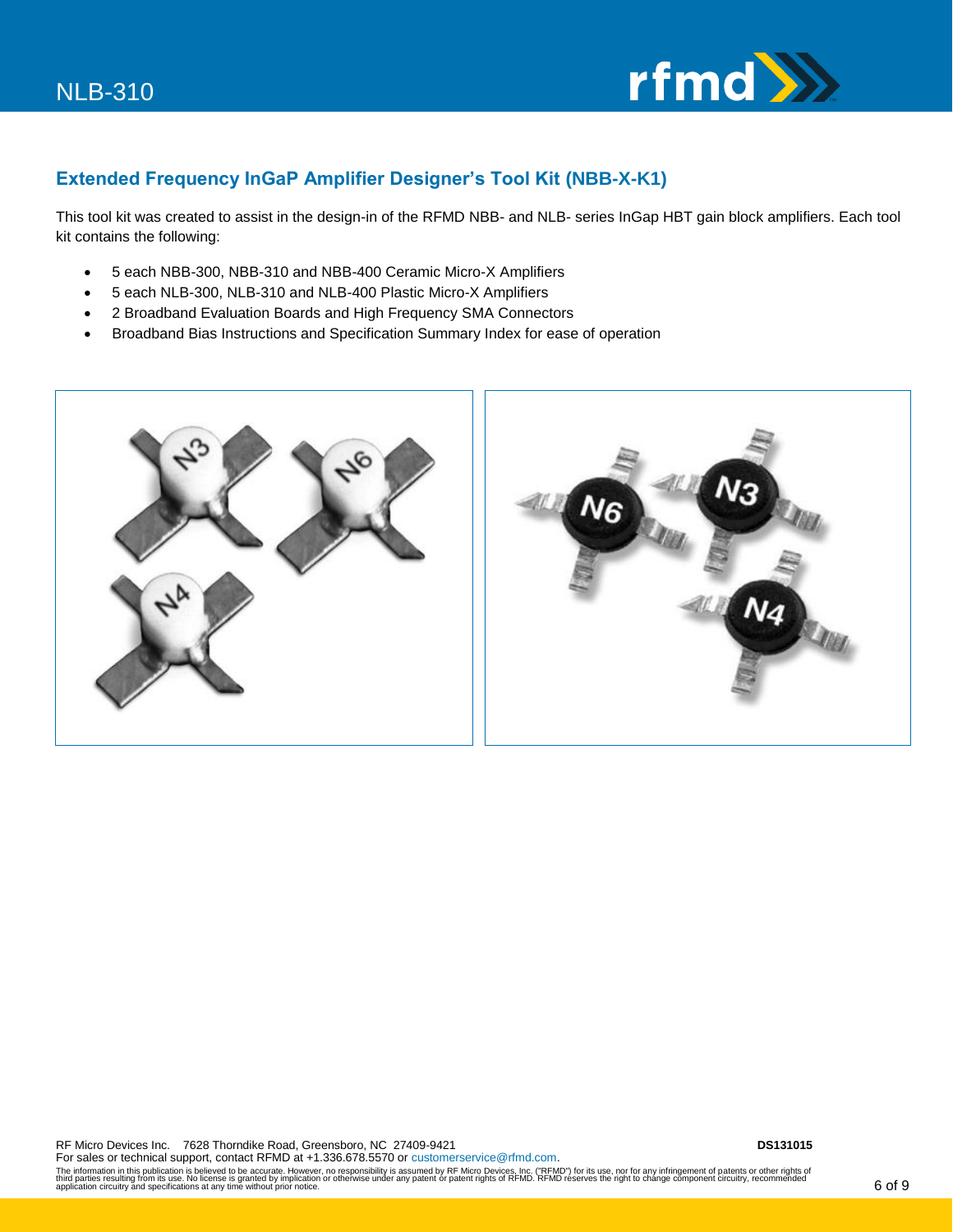

#### **Tape and Reel Dimensions** (all dimensions in millimeters)



|               | 14.732 mm (7") REEL      | <b>Plastic. Micro-X</b> |                   |                        |
|---------------|--------------------------|-------------------------|-------------------|------------------------|
|               | <b>ITEMS</b>             | <b>SYMBOL</b>           | SIZE (mm)         | <b>SIZE (inches)</b>   |
|               | Diameter                 | D                       | $178 + 0.25/-4.0$ | $7.0 + 0.079/-0.158$   |
| <b>FLANGE</b> | <b>Thickness</b>         |                         | 18.4 MAX          | 0.724 MAX              |
|               | Space Between Flange     |                         | $12.8 + 2.0$      | $0.50 + 0.08$          |
|               | <b>Outer Diameter</b>    |                         | 76.2 REF          | 3.0 REF                |
| <b>HUB</b>    | Spindle Hole Diameter    |                         | 13.716 +0.5/-0.2  | $0.540 + 0.020/-0.008$ |
|               | Key Slit Width           |                         | 1.5 MIN           | 0.059 MIN              |
|               | <b>Key Slit Diameter</b> |                         | 20.2 MIN          | 0.795 MIN              |





RF Micro Devices Inc. 7628 Thorndike Road, Greensboro, NC 27409-9421 **DS131015** 

For sales or technical support, contact RFMD at +1.336.678.5570 o[r customerservice@rfmd.com.](mailto:customerservice@rfmd.com) The information in this publication is believed to be accurate. However, no responsibility is assumed by RF Micro Devices, Inc. ("RFMD") for its use, nor for any infringement of patents or other rights of the rights of the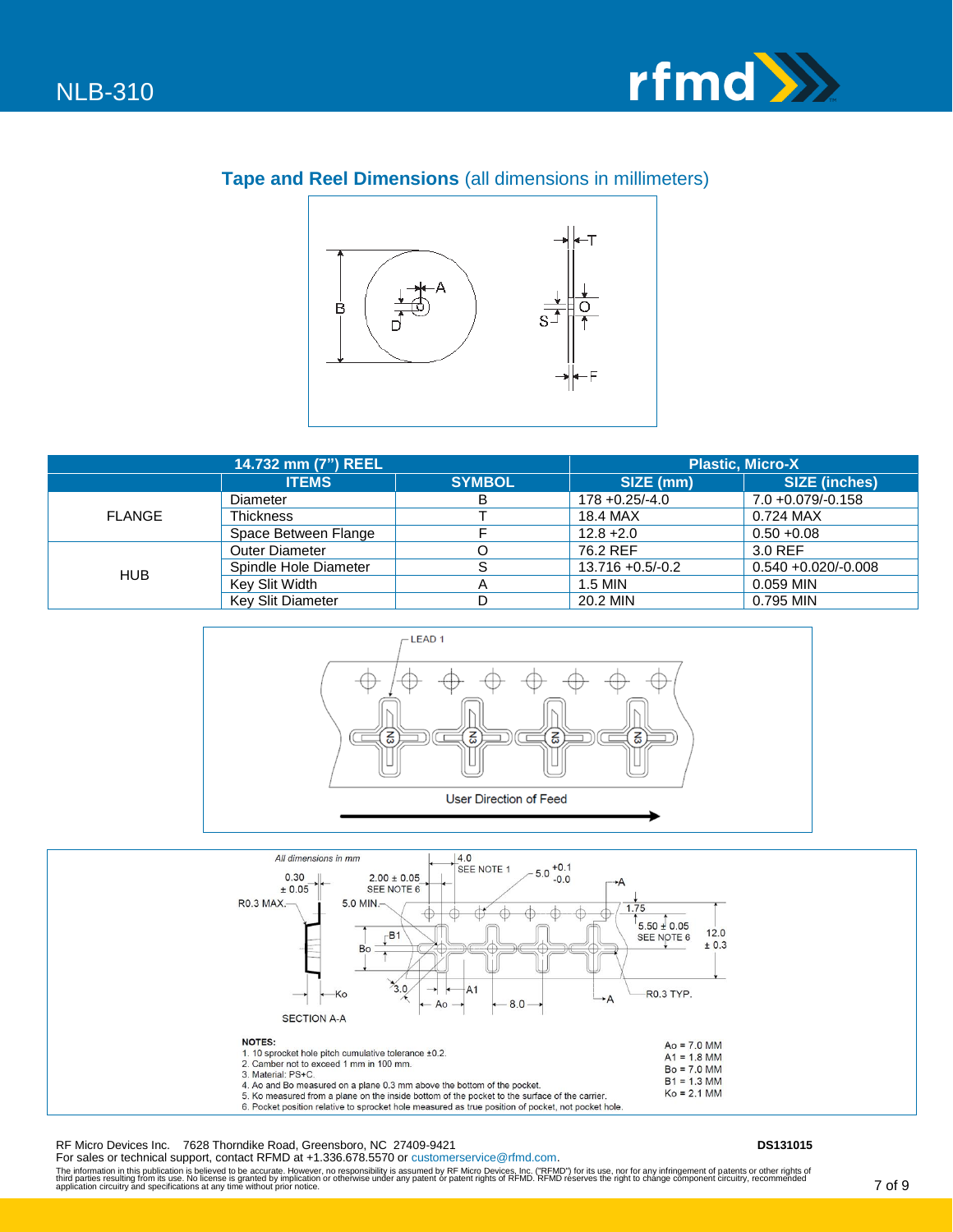

#### **Typical Performance**



RF Micro Devices Inc. 7628 Thorndike Road, Greensboro, NC 27409-9421 **DS131015** 

For sales or technical support, contact RFMD at +1.336.678.5570 o[r customerservice@rfmd.com.](mailto:customerservice@rfmd.com) The information in this publication is believed to be accurate. However, no responsibility is assumed by RF Micro Devices, Inc. ("RFMD") for its use, nor for any infringement of patents or other rights of the rights of pat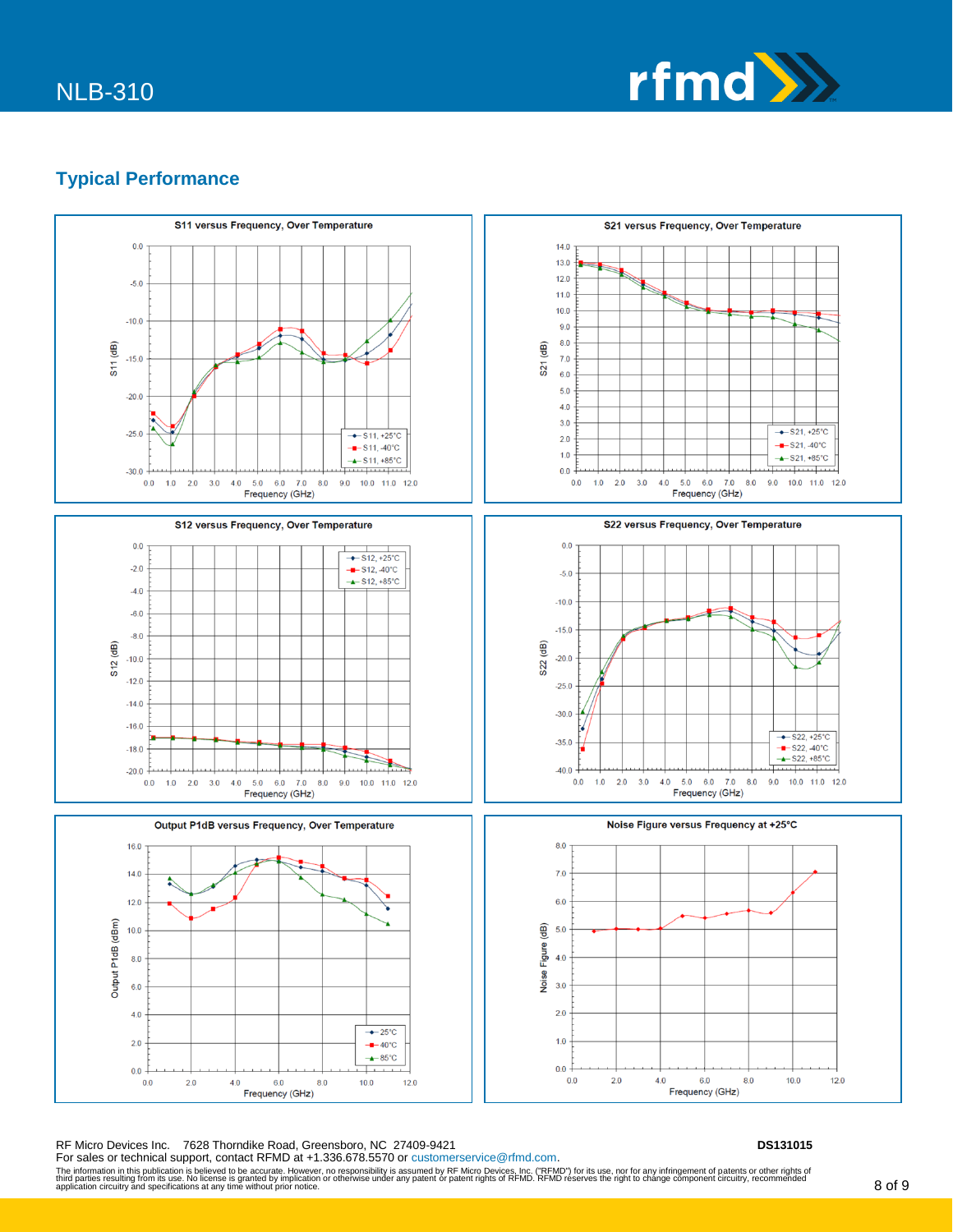

Note: The s-parameter gain results shown above include device performance as well as evaluation board and connector loss variations. The insertion losses of the evaluation board and connectors are as follows:

1GHz to  $4$ GHz =  $-0.06$ dB  $5GHz$  to  $9GHz = -0.22dB$ 10GHz to  $14$ GHz =  $-0.50$ dB 15GHz to  $20$ GHz =  $-1.08$ dB